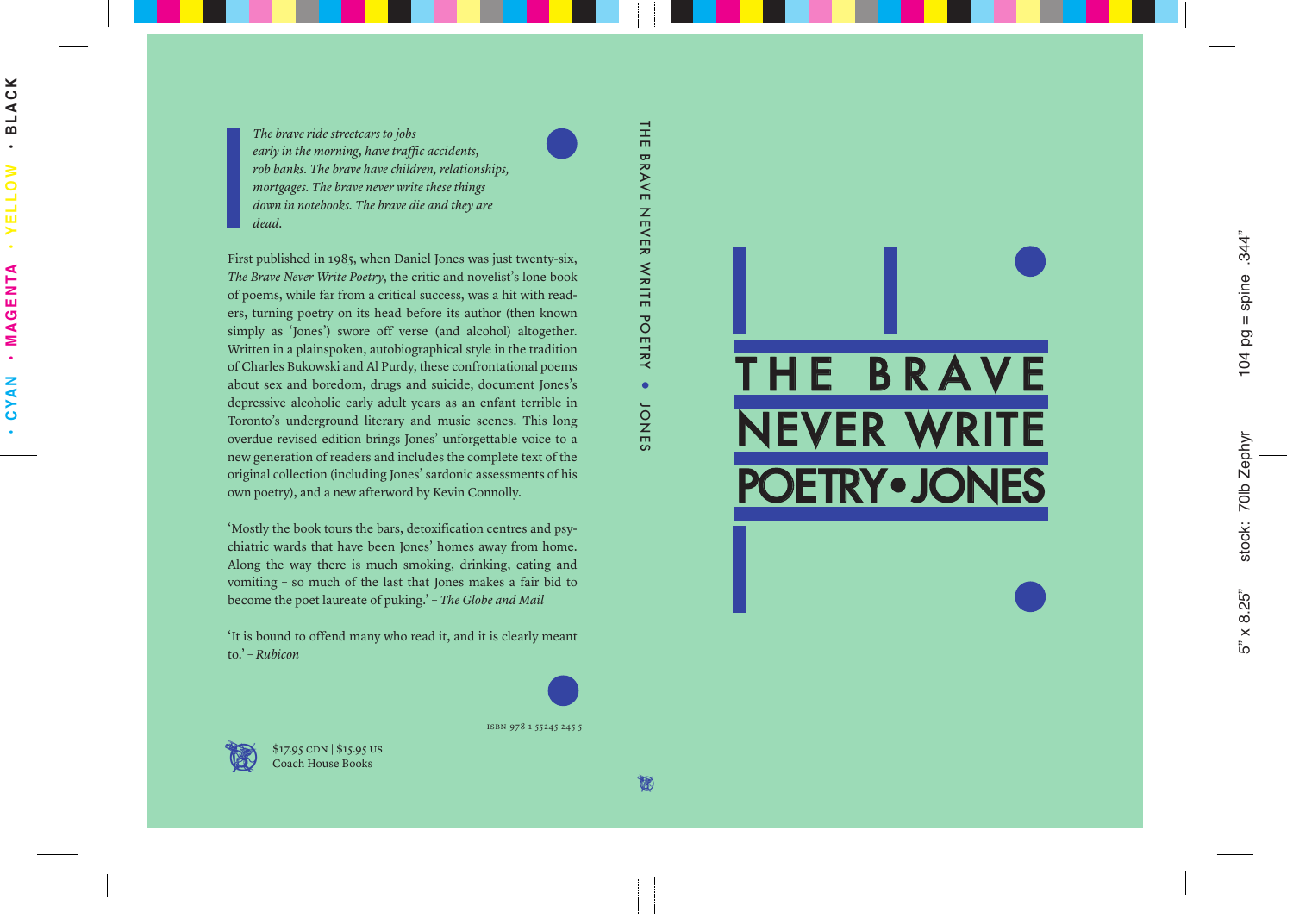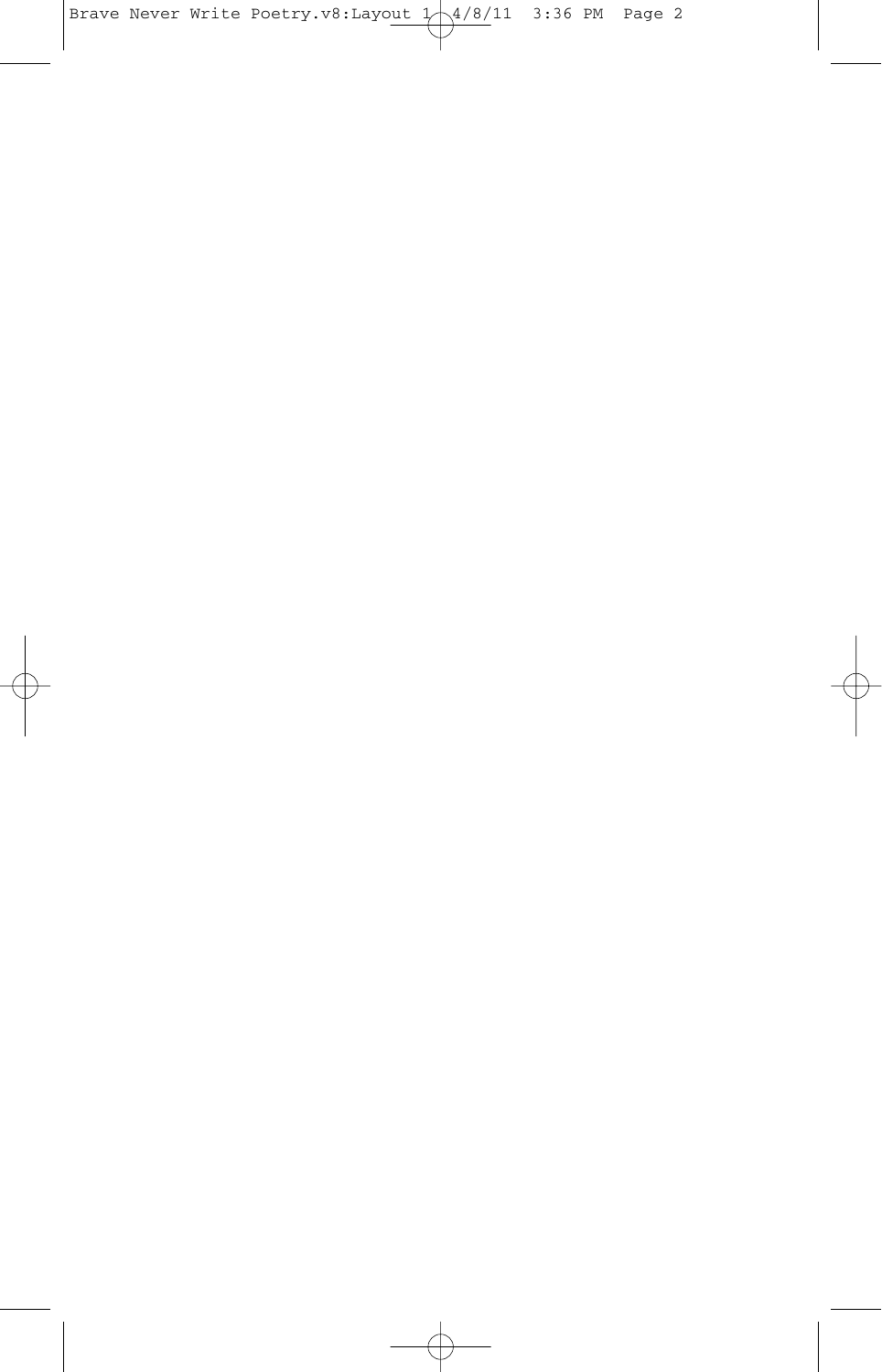

Coach House Books, Toronto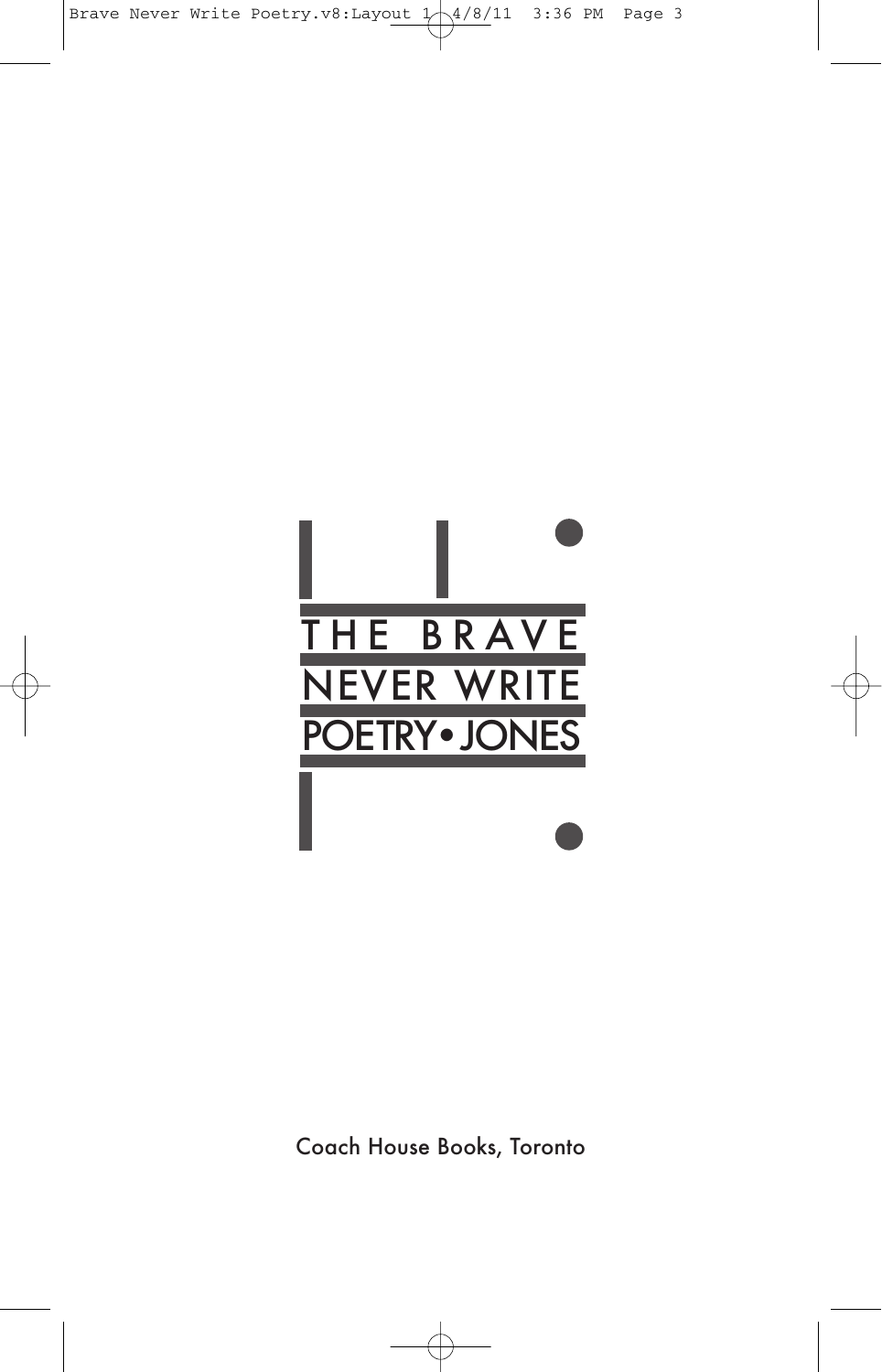Copyright © Jones, 1985; the estate of Daniel Jones, 2011

second edition



Published with the generous assistance of the Canada Council for the Arts and the Ontario Arts Council. Coach House Books also acknowledges the support of the Government of Canada through the Canada Book Fund.

Some of these poems have appeared (in various versions) in *Acta Victoriana, The Greenfield Review, Inkstone, Koyo, No More Masterpieces, Piranha, Poetry Canada Review, Poetry Toronto, Swift Current, U.C. Review* and *Waves*; as well as the anthologies *Milkweed, Other Channels: An Antholog y of New Canadian Poetry* and *The Toronto Collection: An Antholog y of the New Toronto Poets.* The poems in the second section of this book were originally published as a limitededition chapbook, *Jack and Jill in Toronto*, by Unfinished Monument Press in 1983, as were the haiku of the third section as*Two Cops Kissing* by HMS Press in 1984.

liBrAry AnD ArCHiveS CAnADA CATAlOGUinG in PUBliCATiOn

Jones, 1959 –1994

The brave never write poetry / Daniel Jones. -- 2nd ed.

Poems. iSBn 978-1- 55 245-245- 5

i. Title.

PS8569.O487B73 2011 C811'.54 C2011-901852-7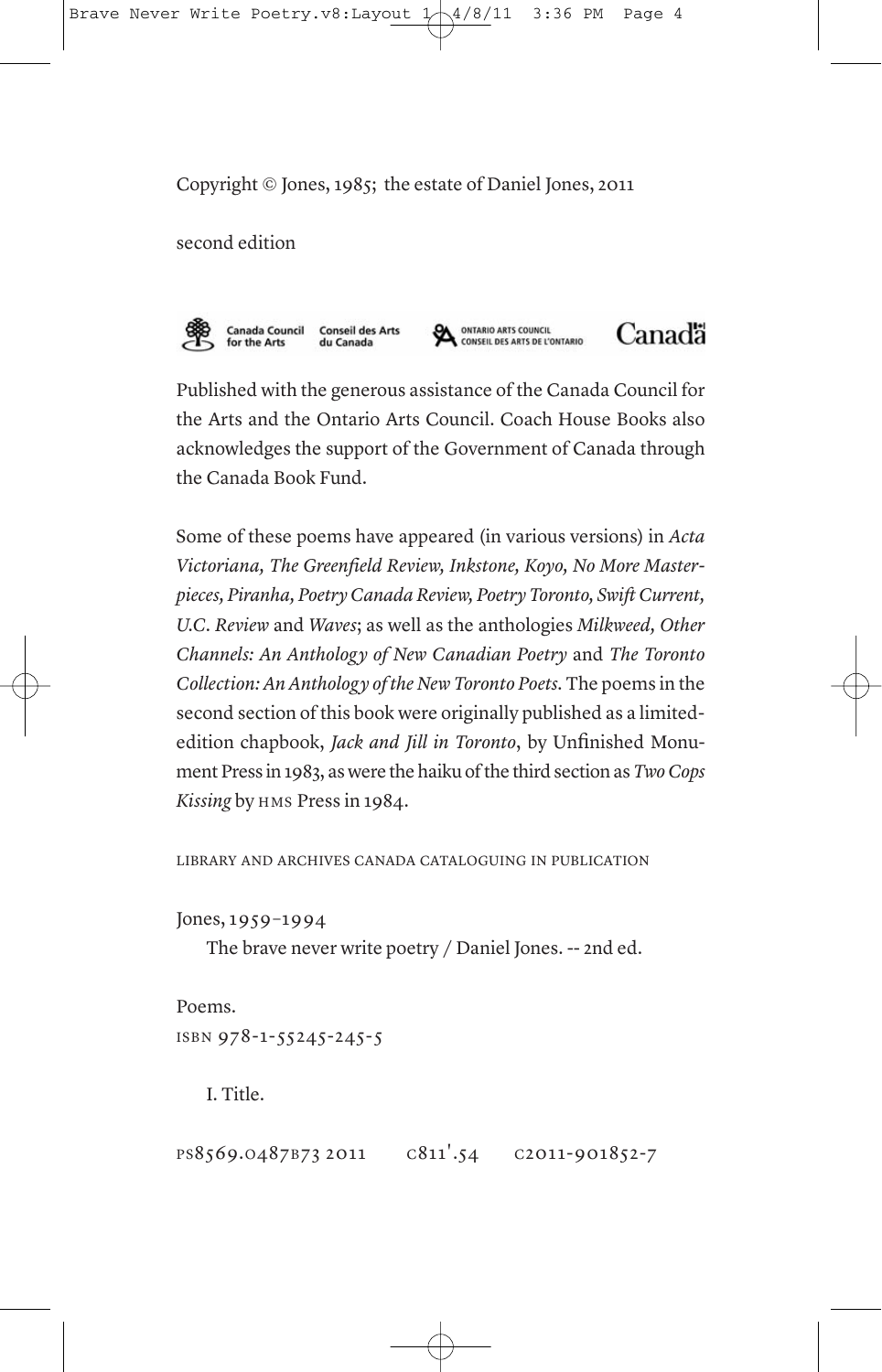*This one's for Robyn*

# I wanted to give myself to something, even something false

– yukio Mishima, *Forbidden Colours*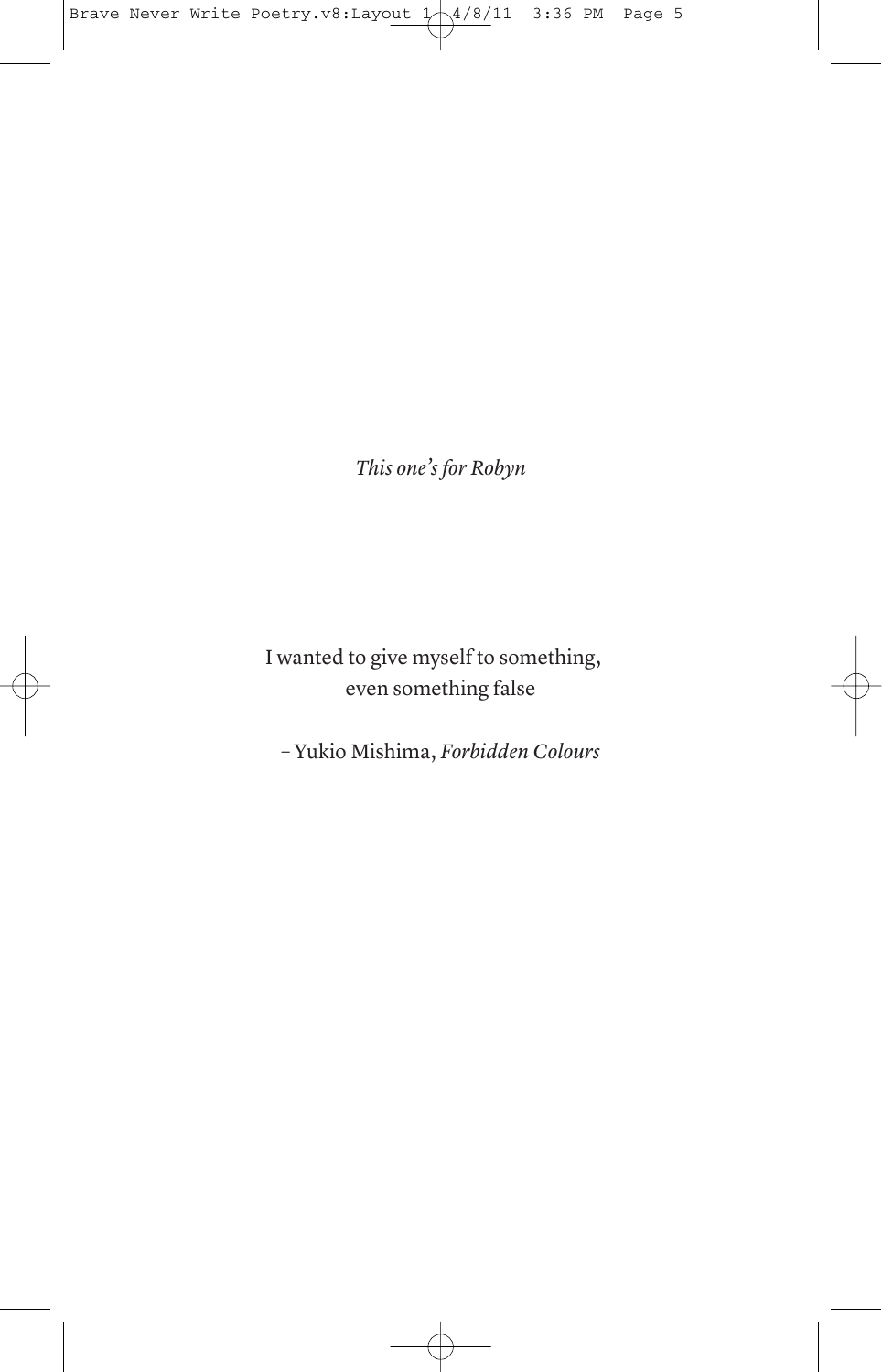## **Contents**

| Foreword                        |    |
|---------------------------------|----|
| The Brave Never Write Poetry    |    |
| The Brave Never Write Poetry    | 16 |
| <b>Two Poets</b>                | 18 |
| Better Living Through Chemistry | 20 |
|                                 |    |

| A Brief Affair                          | 22 |
|-----------------------------------------|----|
| Our Generation                          | 23 |
| Benzedrine                              | 24 |
| Work                                    | 26 |
| A Funny Thing Happened When I Pointed a |    |
| Gun at My Head                          | 28 |
| Like Old Times                          | 29 |
| Jelly Beans                             | 31 |
| <b>Steaks</b>                           | 33 |
| On the Beach in Puerto Angel            | 35 |
| A Cold Ear of Corn                      | 36 |
| Fried Chicken                           | 38 |
| Morning Poem                            | 39 |
| Rock & Roll                             | 40 |
| Sweating It Out                         | 43 |
| Detoxication                            | 45 |
| Breakfast in Rockland                   | 47 |
| Louie                                   | 49 |
| Justina                                 | 50 |
| Oranges                                 | 51 |
| After Forty-Six Days on the Psycho Ward | 53 |
| White Bread                             | 55 |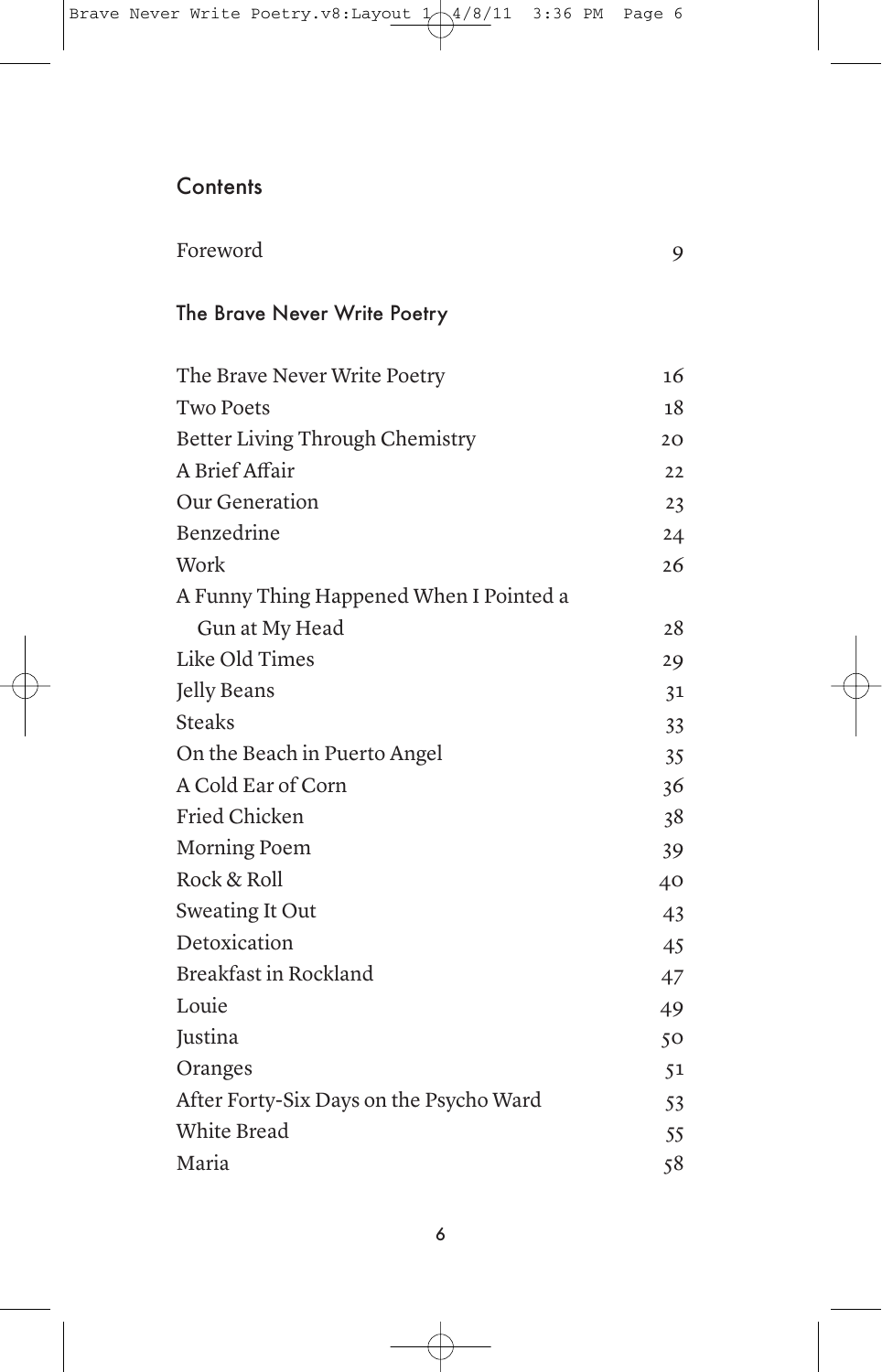## Jack and Jill in Toronto

| The Anti-Bourgeois                            | 62 |
|-----------------------------------------------|----|
| Jack and Jill in Toronto                      | 63 |
| An Aging Ballet Dancer                        | 66 |
| Two Poems on Espionage                        | 67 |
| Things That I Have Put into My Asshole        | 69 |
| This Summer in Rosedale                       | 70 |
| Post-Modernism                                | 71 |
| Love Poem                                     | 73 |
| Love Poem No. 2                               | 74 |
| Hate Poem for Lauren                          | 75 |
| Why Good Poems Are Never Written in Toronto   | 77 |
| Title Unknown                                 | 78 |
| Jack and Jill Go to an Anti-Cruise Demo       | 79 |
| I Will Fall to My Knees and Bite Your Ankles, |    |
| for I Must Be Holier Than Thou                | 82 |

# Two Cops Kissing

| Preface                     | 84 |
|-----------------------------|----|
| Two Cops Kissing            | 86 |
|                             |    |
| Afterword by Kevin Connolly | 93 |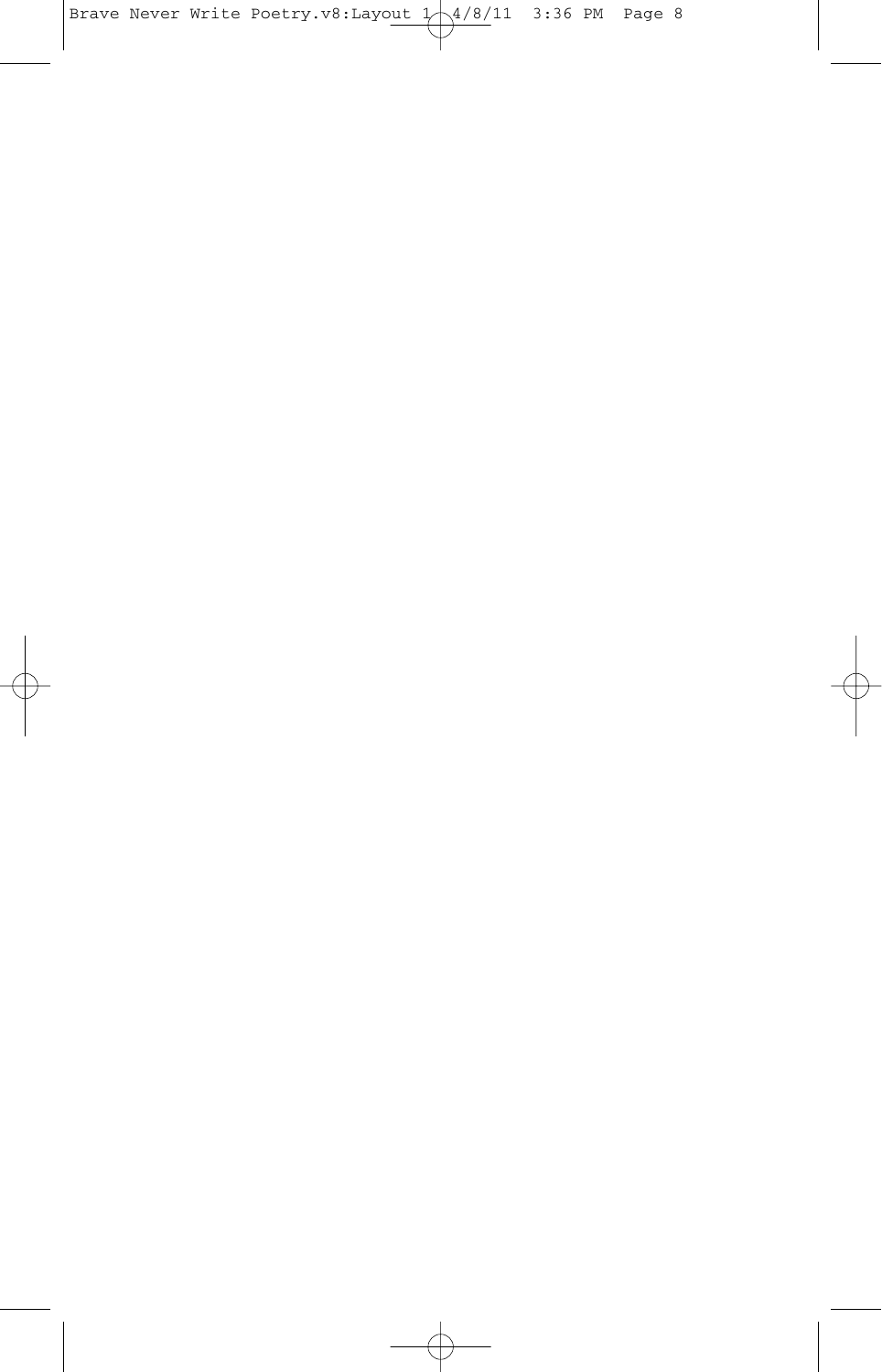## Foreword

In the summer of 1982 I decided that I would be A Poet. Since arriving in Toronto in 1977 (ostensibly for the purpose of studying the humanities at the University of Toronto – a worthless undertaking from which I many times withdrew and finally abandoned), i had already written several hundred poems. Yet while many of my friends thought of me as a poet, i had little interest in refining my piles of scribblings, publishing them or reading them in public. For five years I worked at more than twenty odd jobs, spending my many free hours and days reading widely, travelling, wandering the streets and hitting the bars of Toronto, each day drinking excessively - a habit I have indulged in since adolescence. My friends, with youthful aspirations to literature, were mostly off searching for something in Europe; I thought that I might have found whatever it was in the cantinas of southern Mexico and Guatemala. Mostly I wished to do as little as possible in terms of being a productive citizen, and Toronto seemed as fine a city as any for this. If I had any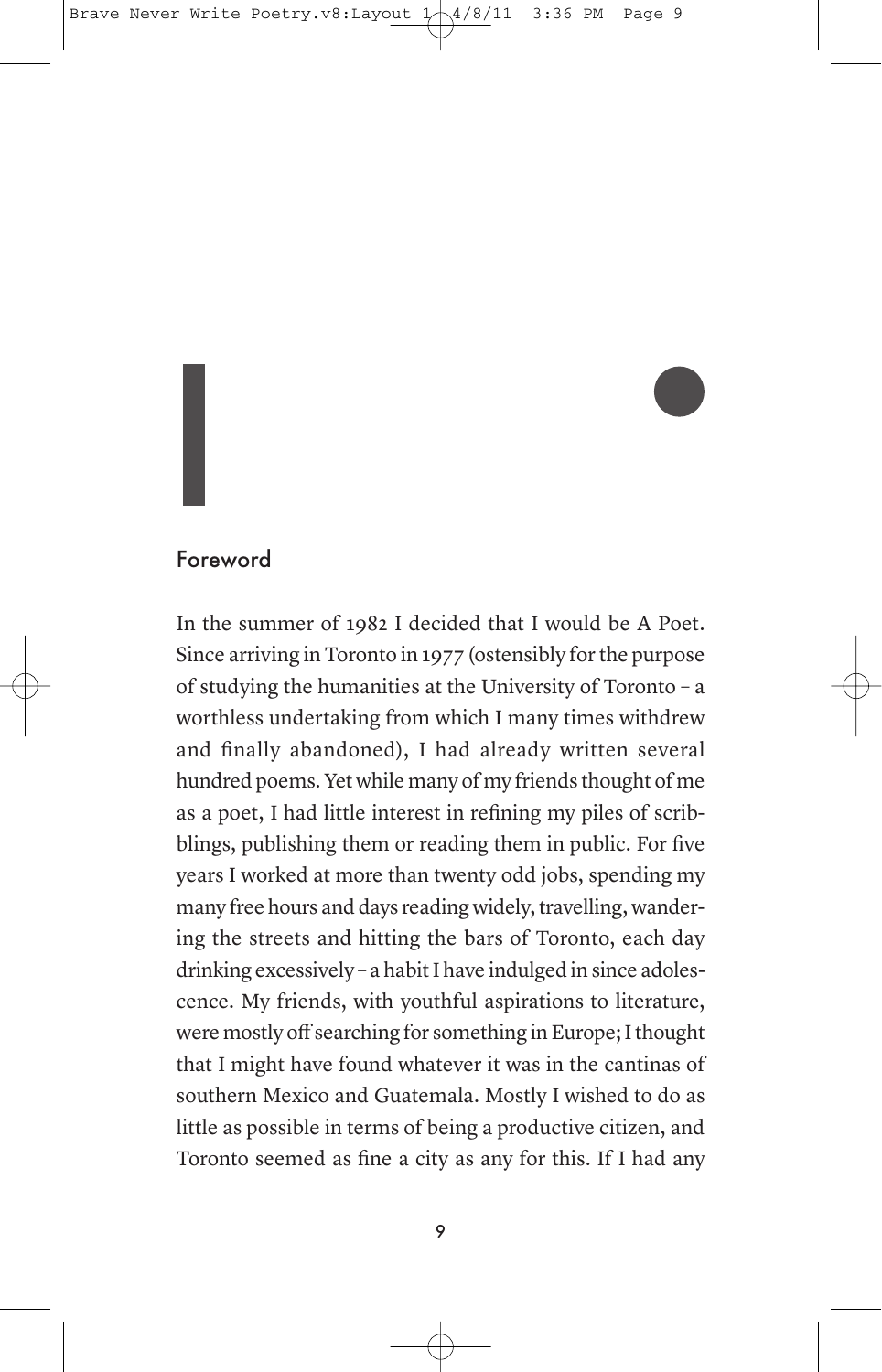credo, it is best summed up by John Glassco in his *Memoirs of Montparnasse*: 'What do i mean to do with my youth, my life? Why, I'm going to enjoy myself.'

Then, in May 1982, through a government make-work program, i landed a desk job in the office of the league of Canadian Poets. The executive director at that time often said she had hired me because I had a 'cute ass' and I was to do little more than keep out of the way, picking away at such menial tasks as she couldn't be bothered with. I admired her in some respects and the job was ideal. I would wander in late in the morning (already well into the day's drinking), take long lunches at a nearby tavern, and leave whenever i was too drunk or sick to keep up a reasonable pretence of efficient idleness. There was a large library of members' books, boxes of archival material, and a case of good scotch left over from some league function; I spent a pleasant summer absorbing each of these.

And that summer i took a good long stare up the asshole of the monster that had become Canadian Poetry. Prior to then, i had thought of poetry mostly in aesthetic terms. My own poetry was awkward, meditative, written in isolation and often imbued with the spirit of Zen. The poets I naively admired were great men and women, joyous and tragic saints far above the everyday world and yet writing the poems that could change that world. Few of the poets i admired were then members of the league, or at least not active members. Through my participation in that summer's Annual General Meeting, the reading of the office's daily correspondence, and the endless telephone conversations, i discovered a massive and absurd mutualadmiration society where poetry was nothing more than the currency that bought greater currency – grants, teaching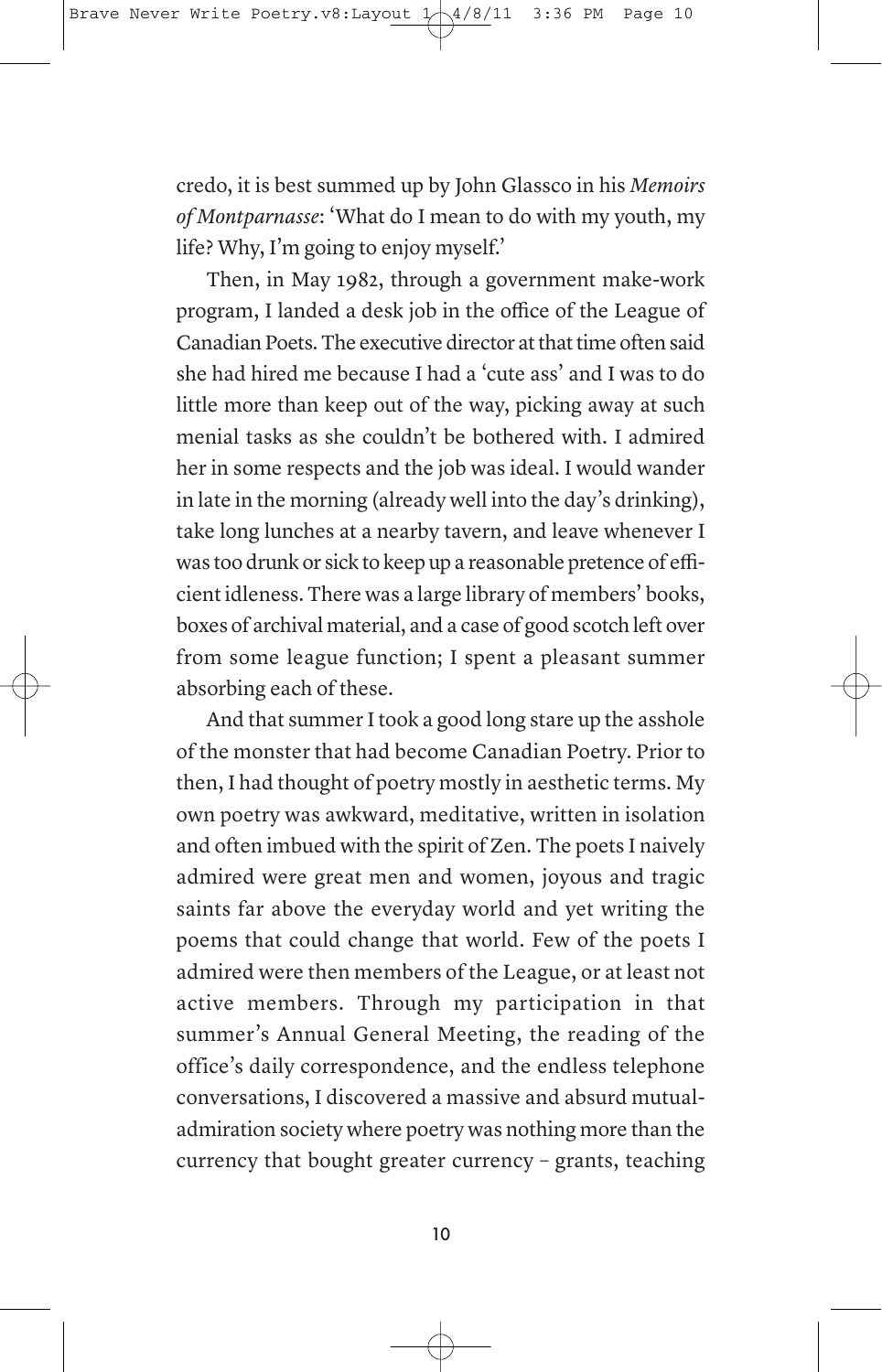positions, writer-in-residencies, government-financed reading tours, sex and ever-elusive fame. Half of the poets had nothing to say and no particular skill in saying it; in a way the quality of the poems was irrelevant. Most were professors, instructors and civil servants; they wanted two things – a career in poetry and as big a slice of the Can. Lit. pie as they could lay their hands on. And these they would get in any way possible. Self-promotion, backstabbing, asslicking, bitching and fighting for readings and contracts were the order of the day. Canadian poetry had become a huge and corrupt bureaucracy. it was ugly, cynical, full of pettiness and hatred. I loved it. I too wanted a slice of the pie. I was going to be A Poet.

That fall the executive director of the league moved up the ladder of Canadian bureaucratic manipulation and fled to Ottawa. Suddenly faced with having to work if I wanted to stay on, I too fled - back to my old life of relative idleness. I had a pleasant study in the attic of an old house on Bathurst Street south of Queen, a large collection of books, a portable German typewriter, and the beer and wine stores were only two blocks away. From this base of operations, I began to write prolifically, organize readings for myself, occasionally mail stuff out to the literary rags and hobnob with other poets; essentially I was playing the poetry game. In the winter of 1983 Unfinished Monument Press brought out a chapbook of the best of the poems I had written during that period. Most of those poems are reprinted here, in the second section of this book, for the most part unaltered except for errors in the original printing.

From 1981 to 1983 I also wrote a large number of haiku, the best of which were collected and published by HMS Press in the winter of 1984. Most of these are reprinted in the third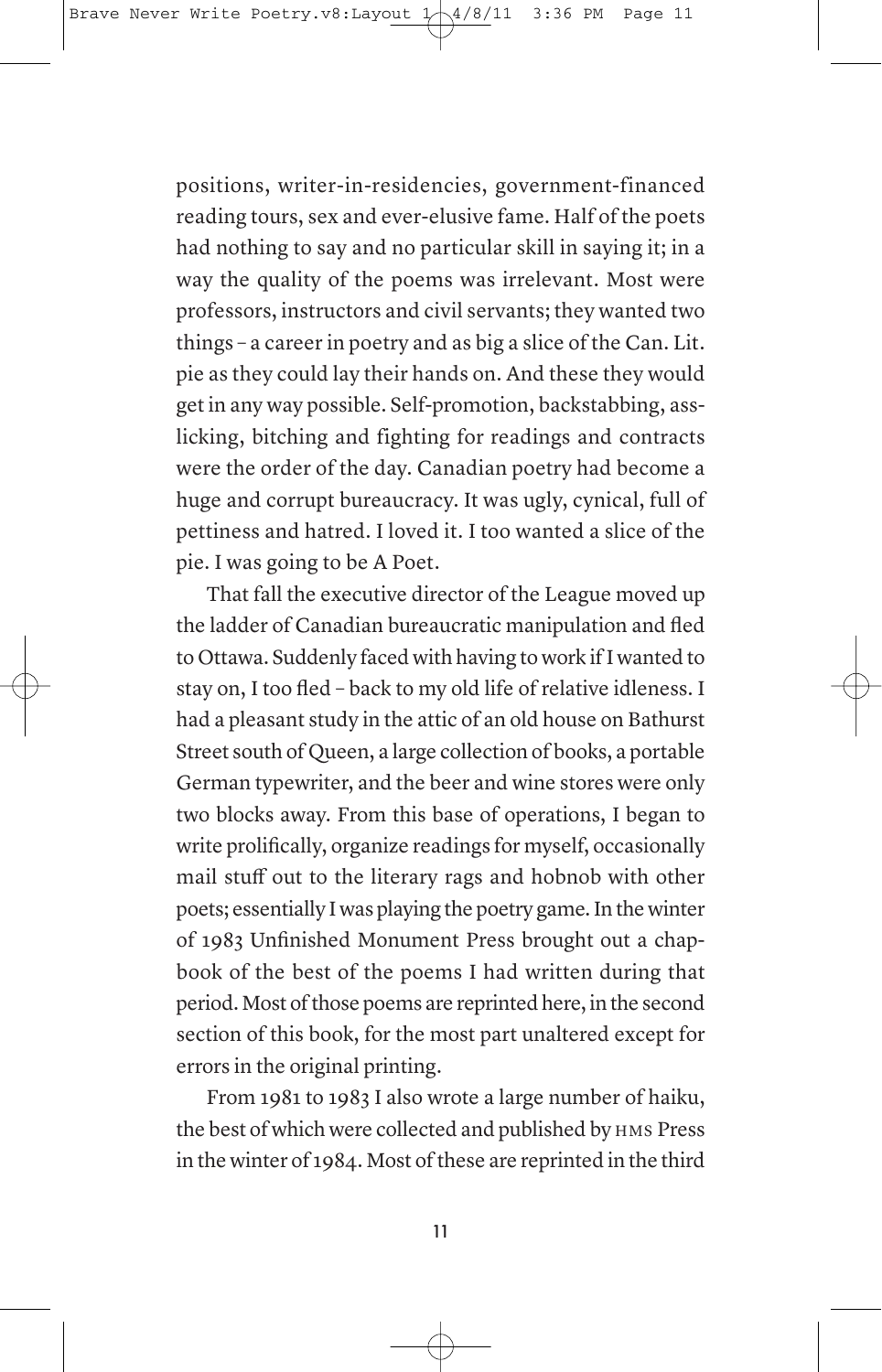section of this book, along with the original introduction to that chapbook. it should be noted that dates and the chronology of events mentioned in that introduction are somewhat inaccurate due to my faulty memory and do not correspond with some of what has been written here.

Just prior to the publication of*Jack and Jill in Toronto*, my personal life began to take a rather bad turn. i had destroyed a relationship with a woman I loved, my drinking was completely out of my control, i had no money, was too sick to work and badly in debt. I moved to a rooming house on Adelaide Street and managed to hang on for another several months, borrowing money, playing the horses, often ending up in a detox centre and somehow producing a large body of poems that have never seen print and probably never will. in the spring of 1984 i found myself in the psycho ward of Toronto Western Hospital.

It was during this residency, while in the state of heightened perception only possible during extreme alcohol withdrawal, that i first thought out the idea of a massive book (originally something on the scale of Progress Publishers' collected writings of Marx) to be called*The Brave Never Write* Poetry. In May, when I received the first of several honourable discharges, I typed out some of the poems I had been composing in my mind. Then I didn't write for a long time. Early this spring I wrote the last of the twenty-five poems contained in the first section of this book. Now I've rewritten everything a few times and collated it and this is all there is of that great idea that i can barely remember now.

Some of my friends find these poems depressing and 'confessional.' i find them all rather amusing and the protagonist is a stranger to me, though (coincidentally) I seem to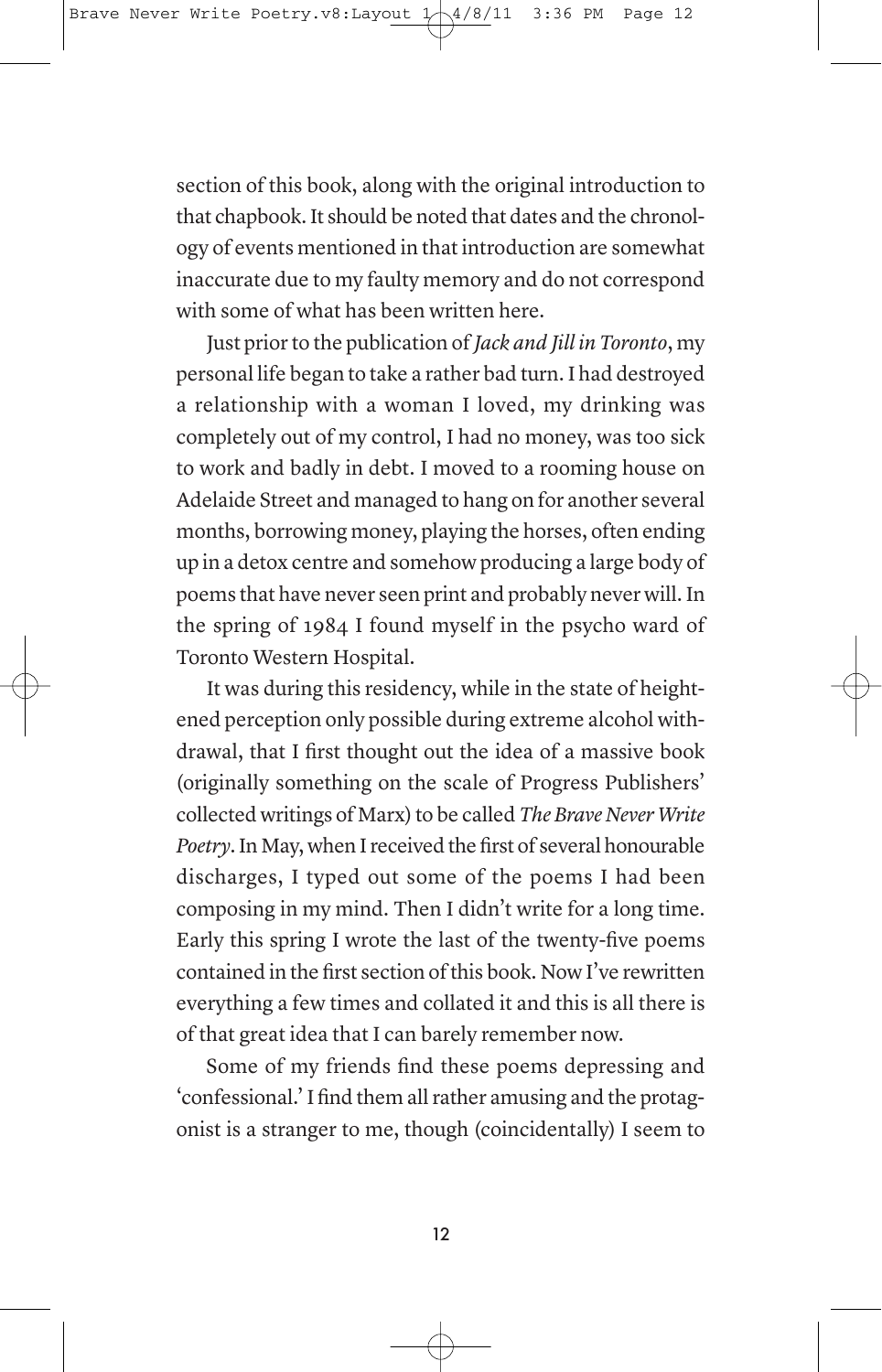have done most of the things he's done and know most of the people he knows. All of the poems that are obviously bad have been accepted by various magazines and anthologies.

With the publication of this first major collection of my work, completed with the assistance of a government arts grant, i suppose i have joined the ranks of the 'career' poets. I doubt that this will inspire great joy among my new colleagues; I'm not sure that I'm too happy about this myself. Every day I tell myself that I will never write another poem, yet again and again I find myself at the typewriter. Perhaps I just have nothing better to do. Perhaps I somehow believe that if anything can save this mad world, poetry will. I'm not sure I care about saving the world. I don't know anything. I'm twenty-six years old now; sometimes I feel fifty-six. I've been offthe booze for several months. if the liver and brain can hold out a bit longer, you can expect more of the same soon.

> Jones College Street, Toronto, 1985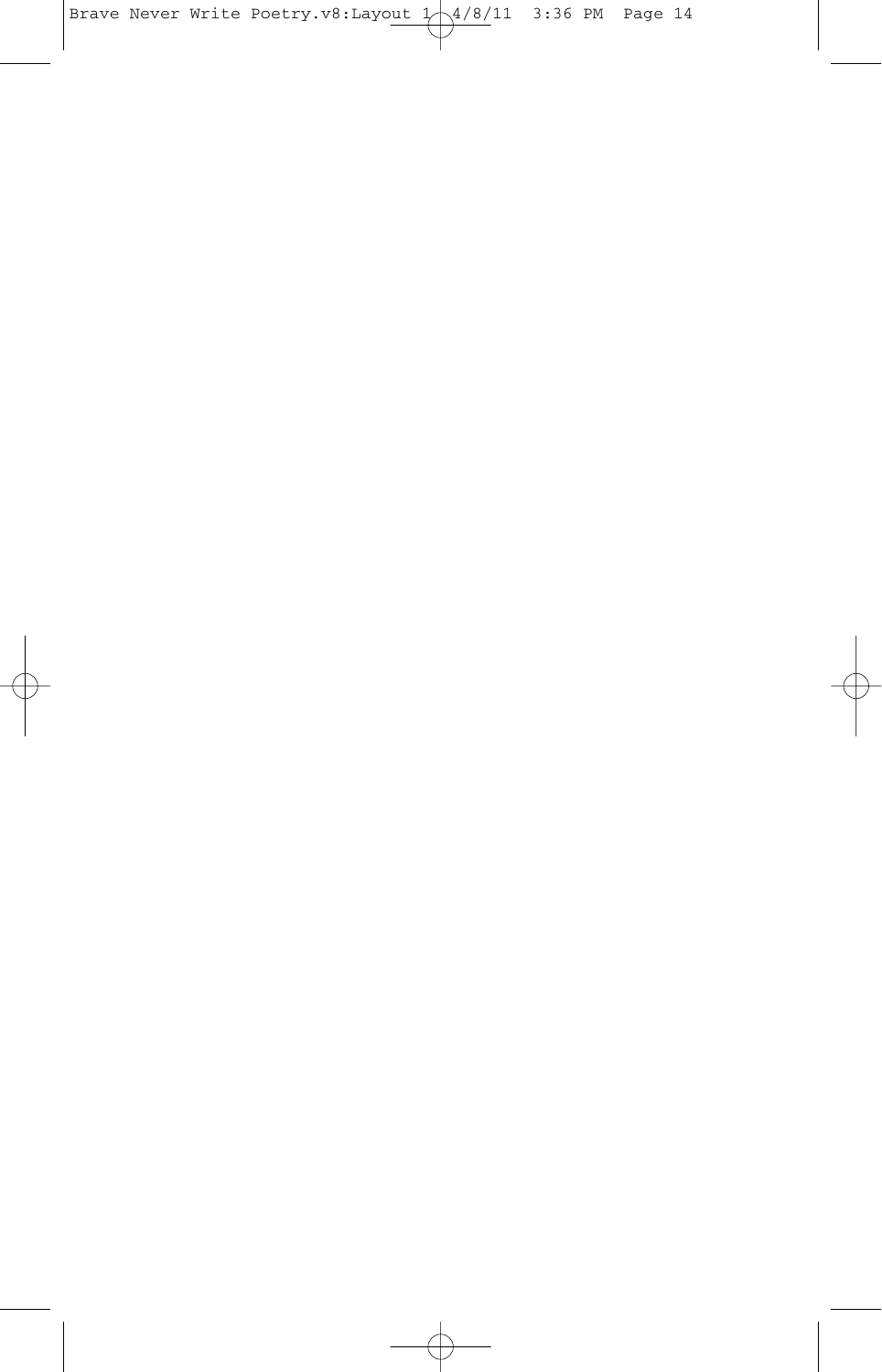# THE BRAVE NEVER WRITE POETRY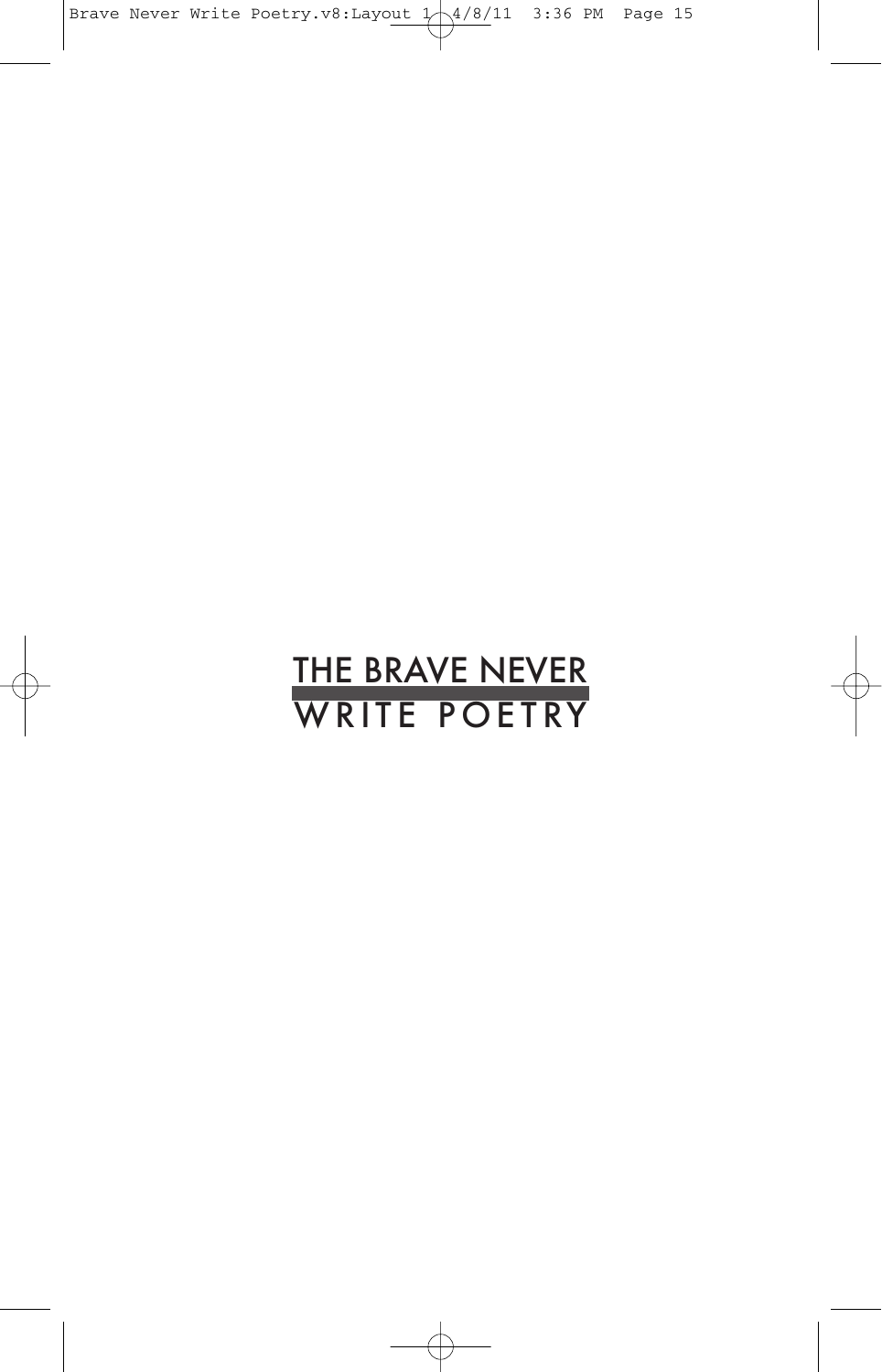## The Brave Never Write Poetry

The brave ride streetcars to jobs early in the morning, have traffic accidents, rob banks. The brave have children, relationships, mortgages. The brave never write these things down in notebooks. The brave die & they are dead

It takes guts to watch television, get your hair done, have a barbecue. it takes guts to blow up the Canadian bomb factory & plead guilty to twenty-five years

Josef Brodsky was exiled for his poetry & now he lives in the land of the brave. They like his poetry there. But the brave don't read it & in Moscow they are lined up in the streets to buy food. it takes guts to know some happiness & not make a poem of it

### & alone in my room

I am calling someone now, anyone. Someone give me the strength to be & not question being. Someone give me the strength to stay out of the cafés & libraries. Someone give me the strength not to apply to the Canada Council for the Arts. Someone give me the strength not to write poetry

But nothing. No one. The streets have not exploded. The streetcars pass. The clock has moved another inch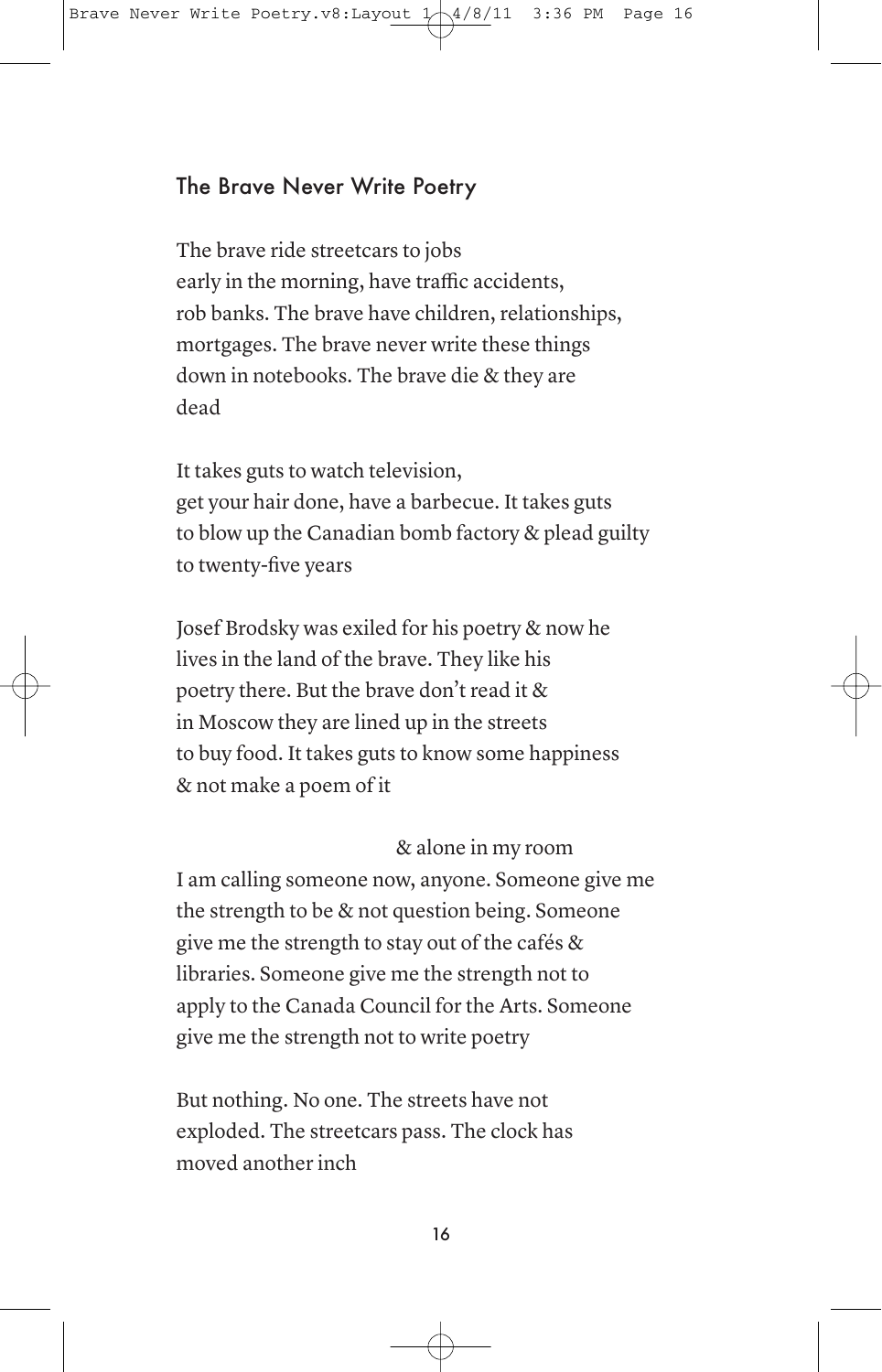Ernesto Cardenal will no longer write poetry while the U.S. makes war on his country. I read this in *Playboy* magazine. Later I stare at the image of a naked woman, her legs spread across the centrefold & i know, as the semen runs into my hand, that she would never write poetry

It is springtime in Toronto. I am in love.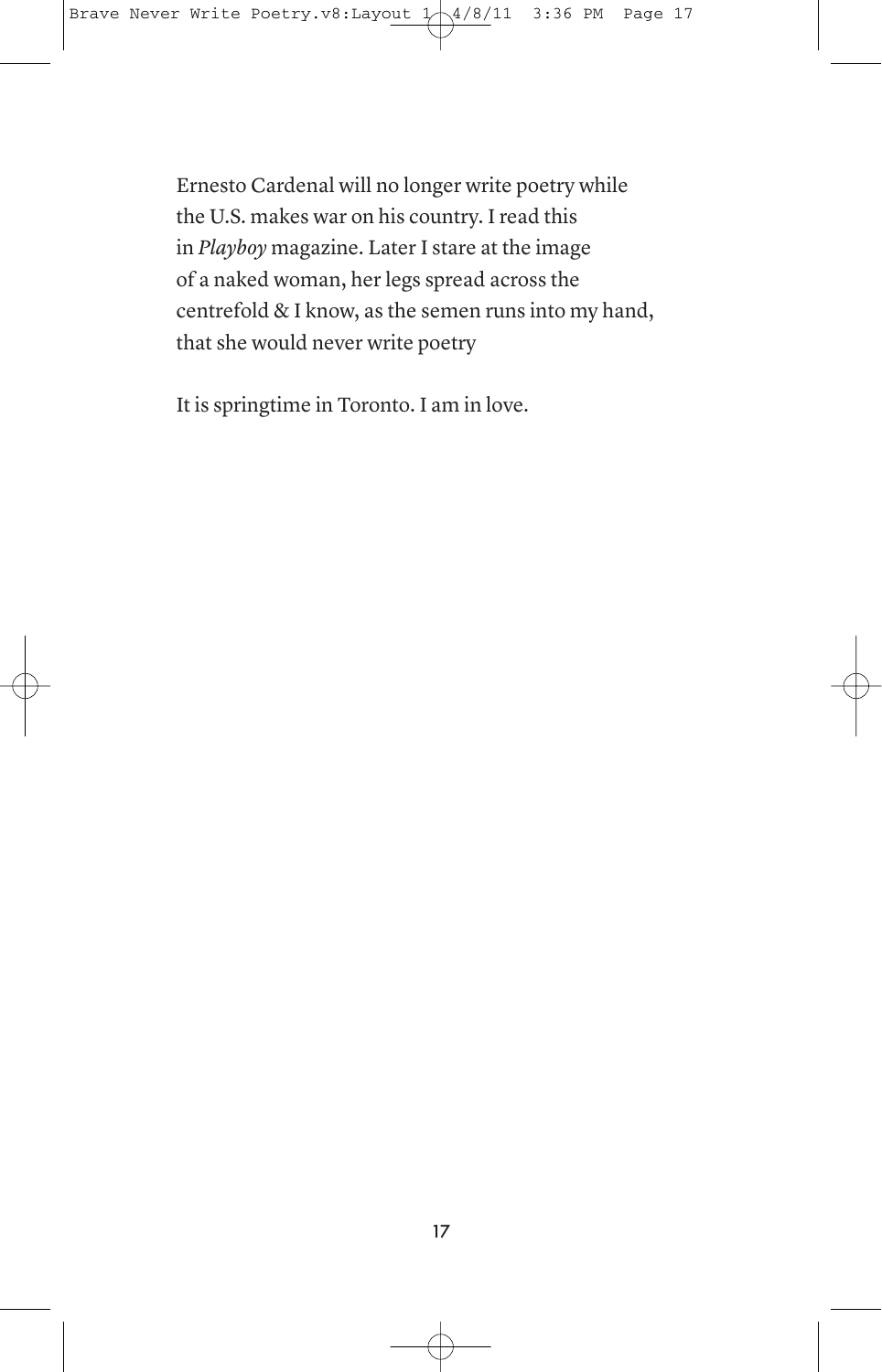#### Two Poets

A couple of afternoons a month, we run into each other at the post office. Silently we sort through the contents of our boxes, looking for the returned manuscripts, looking for the cheques

& then the rejections: 'Sons of bitches don't know good poems from their arseholes'

 $8r:$ 

'So & so's too busy diddling his secretary to know when he gets the real thing'

Or:

'Goddamn academics, they should all be lined up & shot'

Sometimes a small magazine takes a poem or there's a cheque & we walk up the street to a bar & over beer the talk turns to the women who left, the races that were fixed, past-due bills & whatever the bloody Americans are up to now

His hair is going & his stomach & his hands shake now when he lifts his beer

& we drink the beer & talk until the bartender cuts us off & we stumble uncertainly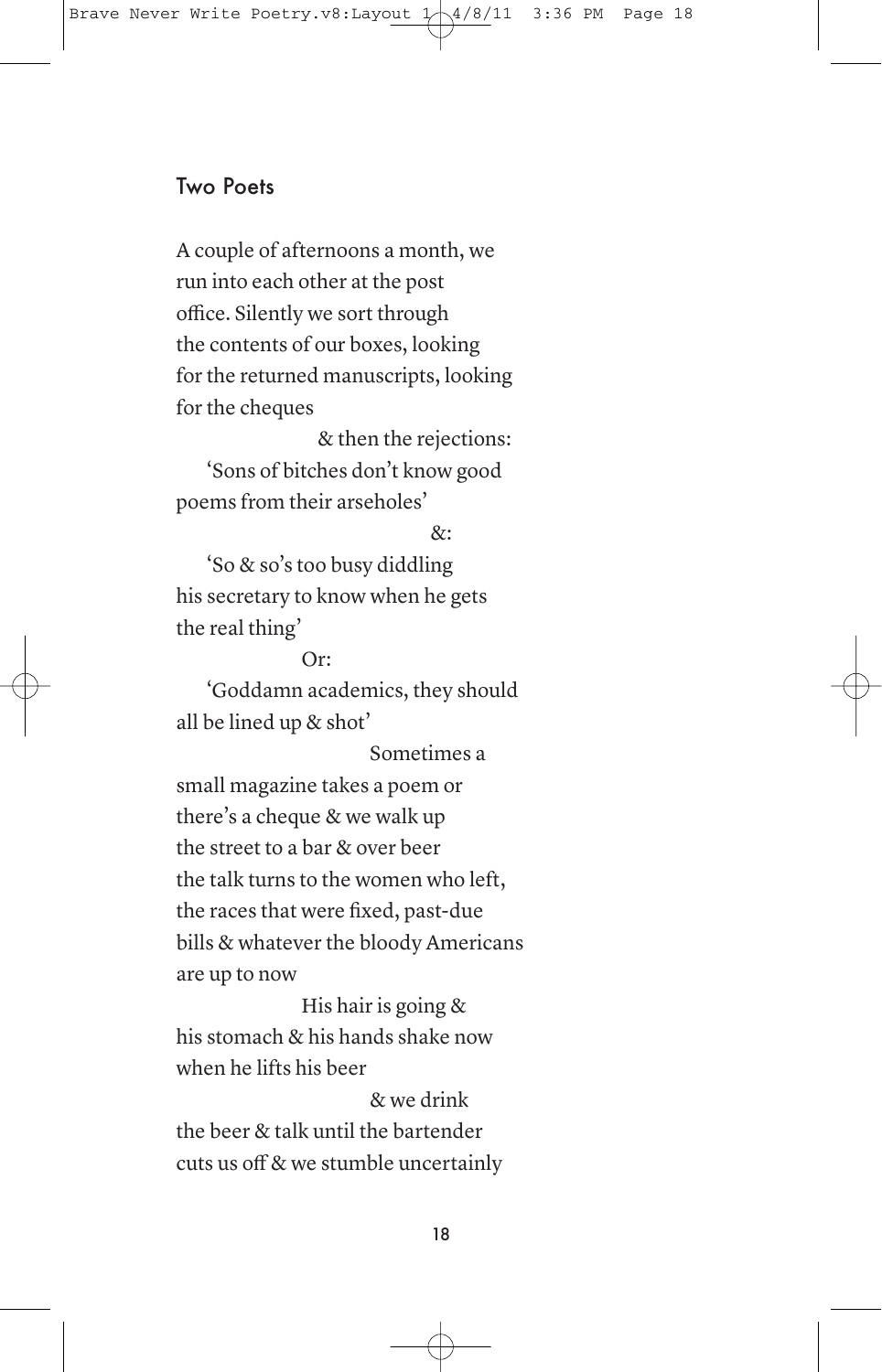onto the street & home to our separate apartments, where we will sit all night, drinking coffee & smoking cigarettes, writing the poems that will make us immortal.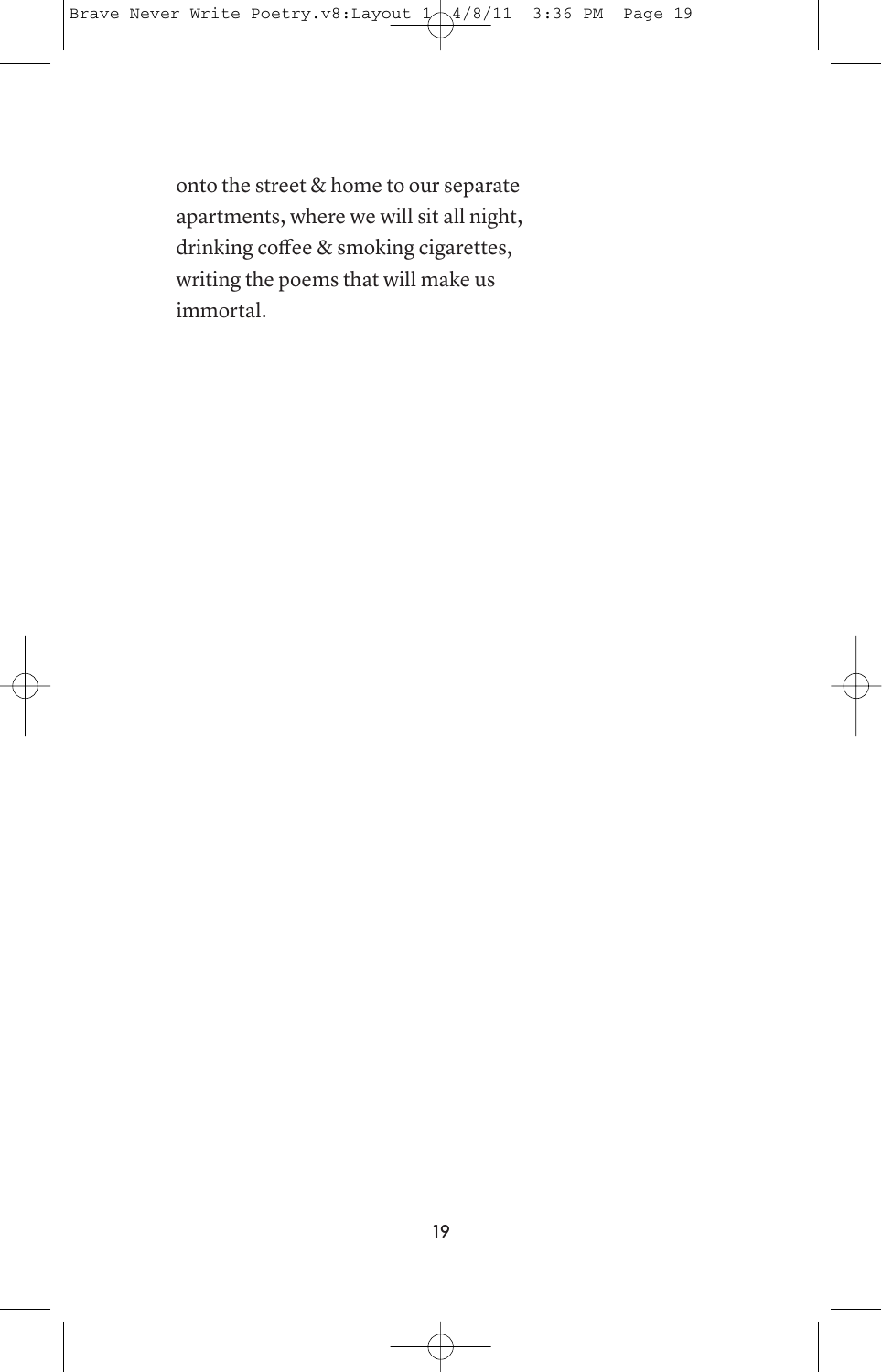# Better Living Through Chemistry

Toronto was starting to get to me, I was feeling hemmed in, bored, maybe even murderous. I went to see a shrink 'What seems to be the problem,' he asked 'Well,' I said, 'it's like this: everyone I meet seems to write poetry. They're everywhere, they're suffocating me, you can't know how awful it is' The shrink leaned back in his chair & closed his eyes. After a while he stirred & began to mumble:  $'$ I Im ... schizophrenic paranoia … stelazine' He wrote out a script, shook my hand & went back to his notebook. I looked down as I was leaving: he was writing a poem. i rushed to the pharmacy

### I went to a

coffee house a few weeks later. There were thirty people sitting around, drinking herbal tea, looking bored, hunched over notebooks & briefcases. One by one they went up to the mike & read from pieces of paper: